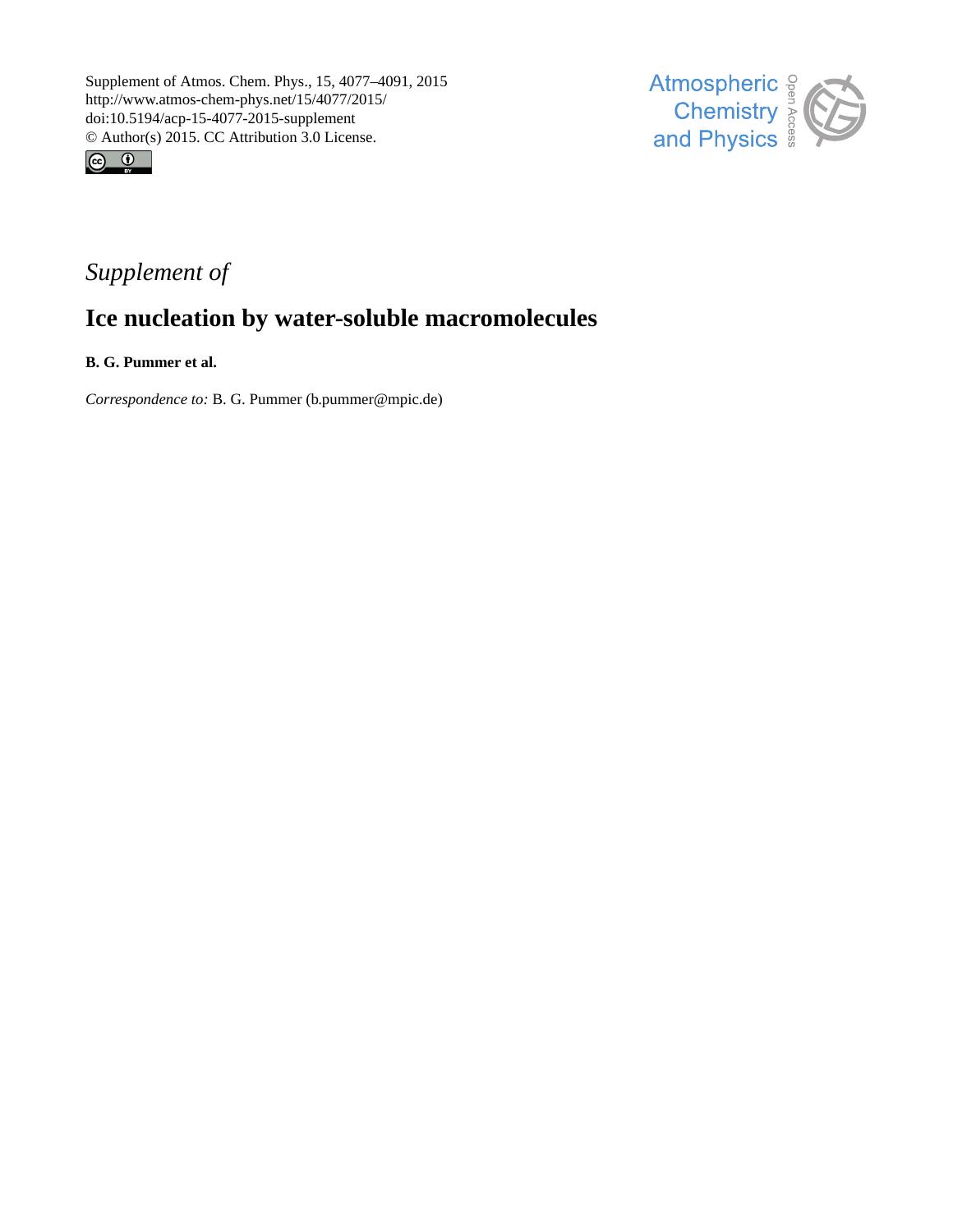## **S1 Theoretical considerations**

## **S1.1 Macromolecules and solubility**

 Macromolecules are per definition molecules with a molecular mass of >10 kg/mol (Staudinger 4 and Staudinger, 1954), which is equivalent to  $>10$  kDa. In contrast to crystals or metals, which consist of subunits that are held together by non-covalent forces (e.g. ionic, metal or dipole bonds), each atom of a macromolecule is covalently bound to the rest of the molecule. Since covalent bonds are usually much stronger than non-covalent bonds, they stay intact in solution. In contrast, a sodium chloride crystal is broken down into single sodium cations and chloride anions and thereby loses its former structure. The variety of macromolecules ranges from inorganic (e.g. diamond, silicate) to organic (e.g. plastics) to biological (e.g. proteins, polysaccharides, sporopollenin, lignin) exponents.

 Polymers are a subgroup of macromolecules, which are built up by a chain of covalently linked small molecules. Such a molecular chain will not stay linear, but will fold into a more compact form – especially if it contains hydrophobic elements in a hydrophilic surrounding or the other way round. This folding can be either random or in a well-defined manner. Proteins in their functional state usually have a very distinct folding. Protein chains that are not properly folded lack in most cases their functionality. Since the non-covalent forces holding the protein structure intact are usually weak, stress treatments lead to unfolding and therefore inactivation of the protein.

 The solubility of a macromolecule depends on the chemistry of the macromolecule and the solvent. Based on the protein classification approach by T. B. Osborne (Osborne, 1910) biological matter is suspended and shaken in a certain solvent. Then the matter is centrifuged or filtrated off, thus removing particulate matter and yielding a transparent supernatant. Molecules that are extracted into the supernatant are considered to be soluble in that medium.

 In the case of large molecules, it is disputable where to draw the line between solution and suspension. Per definition, a solution consists of a single phase, while a suspension consists of two phases with phase interfaces. If the particles sizes are close to the wavelength of visible light, a suspension shows light scattering, which makes it opaque. A solution, in contrast, shows neither light scattering, nor visible particles. Furthermore, a solution shows no phase separation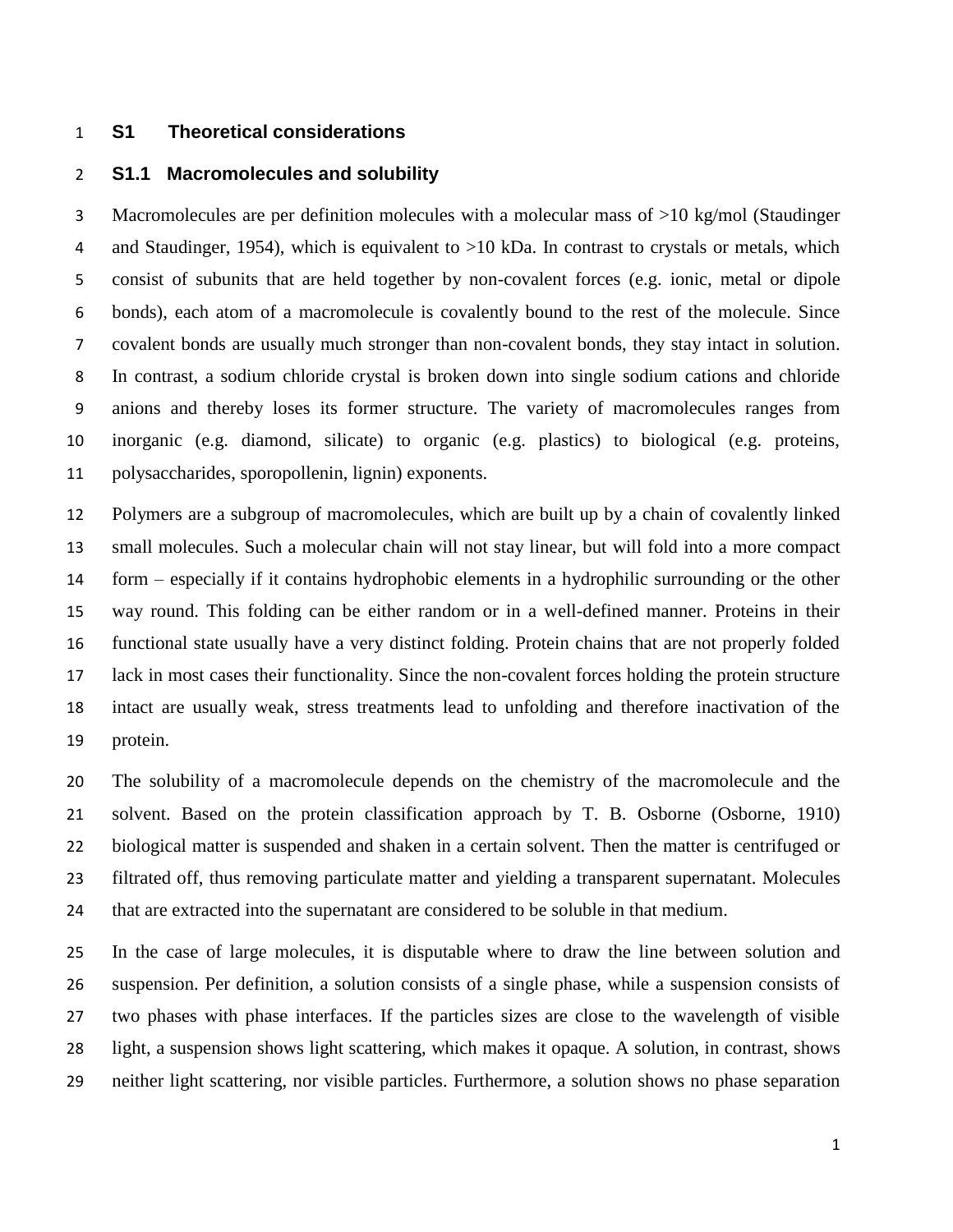over time, while sedimentation or agglutination lead to a progressive phase separation in time. Additionally, solutions cannot be separated by centrifugation. From a molecular point of view, a molecule in solution is fully covered with an energetically favorable hydration shell.

#### **S1.2 Basic physics of INA**

 At temperatures below the melting point (273.15 K at atmospheric pressure), ice is thermodynamically favored over liquid water. Nevertheless, the spontaneous freezing of liquid water that is supercooled below this point is statistically very unlikely, because the phase transition is kinetically hindered. To form ice, water molecules have to be arranged in a defined ice crystal structure instead of the more random orientation and translational degrees of freedom they have in a liquid. Due to energetic propitiousness, which comes from the crystallization energy, clusters of a few water molecules will tend to arrange in an ice-like structure in the liquid water body. These clusters, which are also known as ice embryos, however, are then ripped apart by their surface tension, so in supercooled water, there is equilibrium between formation and decay of ice embryos.

 Crystallization energy is proportional to the volume of the ice embryo, and therefore to the radius cubed. In contrast surface tension is proportional to the surface, and therefore to the radius squared. The outcome of the battle between crystallization energy and surface tension depends on the value of the Gibbs Energy Δ*G*, which is therefore a function of the radius *r* (see Eq.(S1)), 20 in other words the size of the water molecule cluster.  $\Delta G(r)$  initially increases with *r*, then 21 reaches a maximum  $\Delta G^*$ , which is equivalent to the activation energy of the process (see Eq.(S2)). After that, Δ*G* strongly decreases with *r*. Once the critical radius *r\** (see Eq.(S3)) is 23 reached, meaning that the activation barrier  $\Delta G^*$  is overcome, the ice embryo will grow unimpededly and subsequently catalyze the freezing of the entire supercooled body of water.

 The critical ice embryo size in turn depends on the temperature, decreasing in size as the intensity of supercooling increases, or, in other words as the temperatures drop below 273.15 K. For example, 45000 arranged water molecules constitute the critical ice embryo size at 268 K, while only 70 are required at 233 K (Zachariassen and Kristiansen, 2000). Furthermore, the probability of forming a cluster decreases with its size. Therefore, freezing becomes very unlikely at higher temperatures (so far we take only water molecules into account). This situation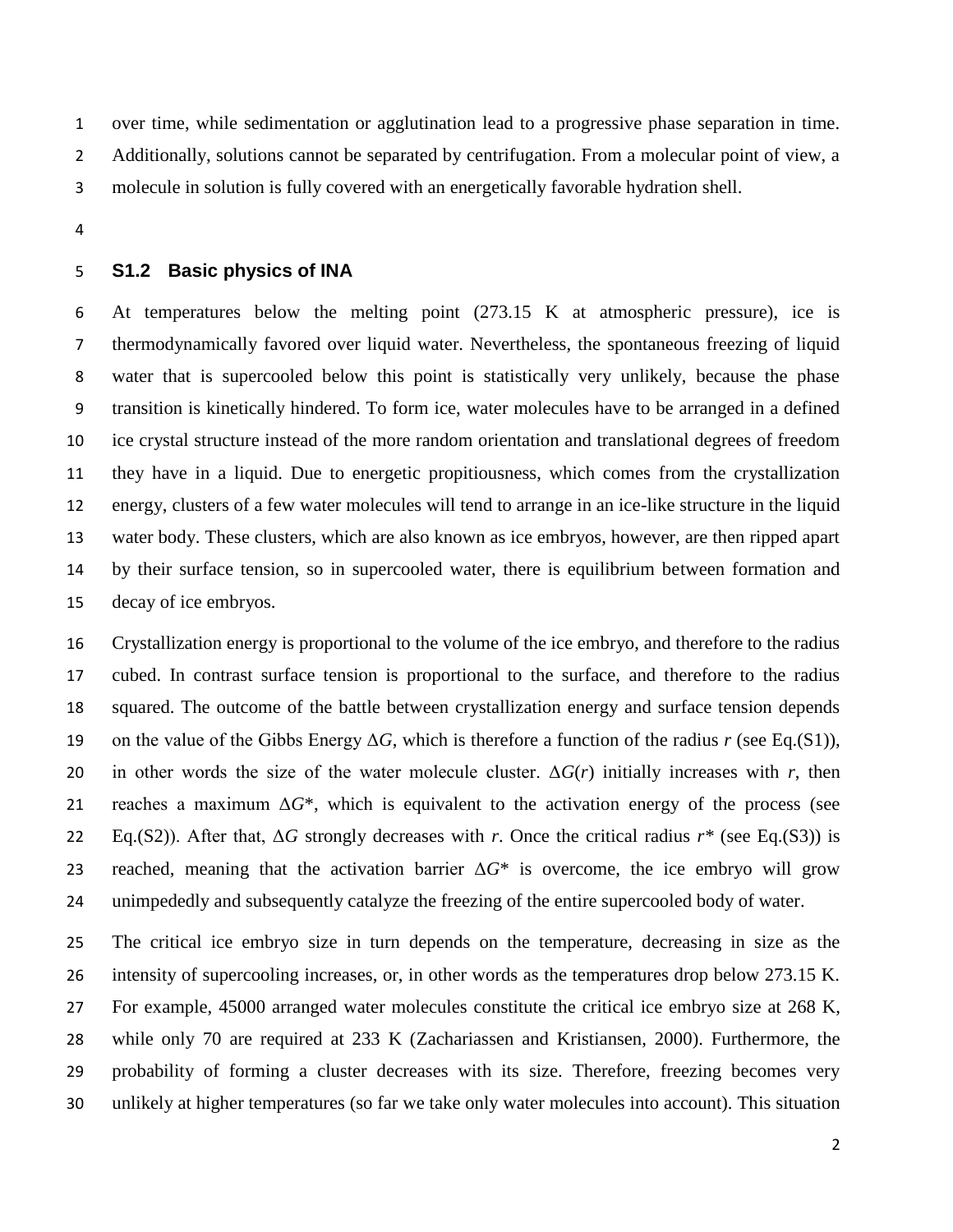is the basis of why ultrapure water can be cooled down to temperatures about 235 K before it will eventually freeze. The manifestation of a critical ice embryo, which eventually leads to ice formation, is called ice nucleation. When only water molecules are involved, it is called homogeneous ice nucleation (see Fig. 1a).

$$
5 \Delta G = 4\pi \cdot \gamma \cdot r^2 + \frac{4}{3}\pi \cdot \rho \cdot \Delta \mu \cdot r^3 \tag{S1}
$$

6 
$$
\Delta G^* = \frac{16\pi \gamma^3}{3 \cdot \rho^2 \cdot (\Delta \mu)^2}
$$
 (S2)

$$
\tau^* = -\frac{2\gamma}{\rho \cdot \Delta \mu} \tag{S3}
$$

 Δ*G*…Gibbs energy, *r*…cluster radius, *γ*… surface free energy, *ρ*…bulk density, Δ*µ*…phase transition chemical potential, Δ*G*\*…activation energy, *r*\*…critical radius

 The probability of freezing increases when water contains or comes in contact with structured surfaces that simulate ice and arrange water molecules in an ice-like manner. This stabilizes ice embryos, and therefore decreases the activation barrier in the manner of a catalyst. These ice- template structures are known as ice nucleators (INs) or ice nuclei, and the process they catalyze is known as heterogeneous ice nucleation (see Fig. 1b+c). The driving force of the arrangement of water molecules on IN surfaces is interaction between the partially charged ends of the water molecule and oppositely charged functional groups on the IN surface. This involves H-bonds between hydrogen atoms with partial positive charges and oxygen or nitrogen atoms with partial negative charges. Therefore, the IN has to carry functional groups at the proper position to be effective (Liou et al., 2000, Zachariassen and Kristiansen, 2000). In most cases only certain sections, which are known as "active sites", participate in the INA, while the majority of the IN surface is inactive (Edwards et al., 1962, Katz, 1962).

 The larger the active site of an IN, and the more fitting functional groups it carries, the more effective it stabilizes clusters, and so the higher the freezing temperature. Consequently, single molecules of low-molecular compounds cannot nucleate ice. In fact, soluble compounds consisting of very small molecules or ions, like salts, sugars or short-chained alcohols, cause a freezing point depression. However, if single molecules are very large, they can allocate enough active surface to be INs by themselves. Such ice nucleating macromolecules (INMs) are especially common among biological INs. Due to the same reason some low-molecular organic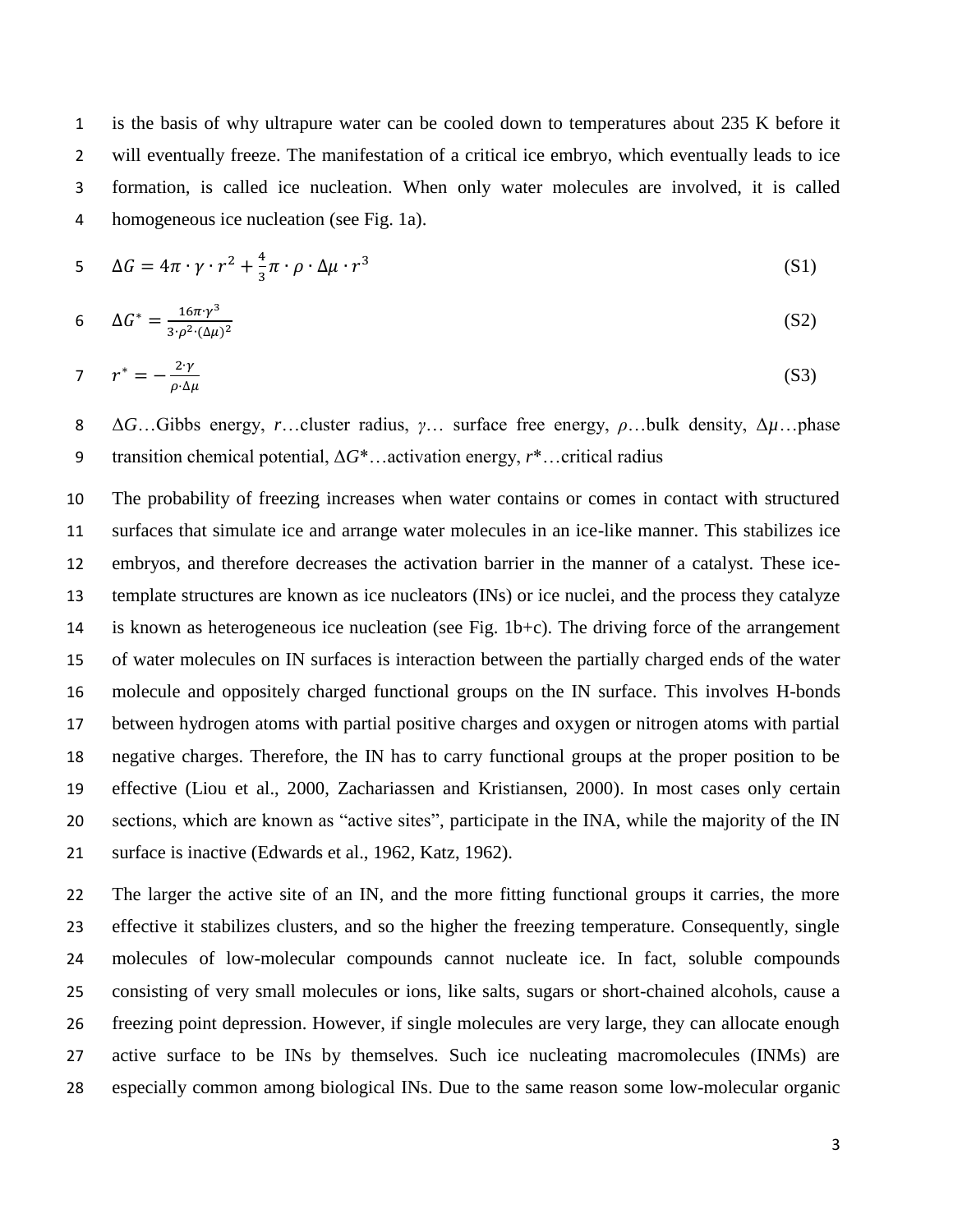compounds which do not induce ice formation in solution, can act as IN, if they are crystallized in layers of a certain arrangement (Fukuta, 1966).

## **S1.3 INA modes**

 Throughout the manuscript we present the physics of ice nucleation mainly with regard to immersion freezing where the IN is inside a cooling water droplet. But in fact, three more modes of ice nucleation are defined. Immersion freezing is the most-investigated mode, and is suspected to be the dominant ice formation mechanism in mixed-phase clouds (Ansmann et al., 2009, Wiacek et al., 2010, de Boer et al., 2011). The other modes are contact, deposition and condensation ice nucleation. Contact ice nucleation means that the IN collides with a supercooled droplet, which freezes on contact. Deposition ice nucleation is adsorption of water vapor on the IN surface as ice, and condensation ice nucleation is condensation of water vapor as liquid layer on the IN, which then freezes at the same temperature. Deposition ice nucleation is somewhat different, since the water molecules from the gas phase have to be arranged, while in the other modes freezing occurs in the liquid phase. Consequently, some particles that have shown ice nucleation activity (INA) in the other three modes are inactive in the deposition mode (Diehl et al., 2001, Diehl et al., 2002). Condensation and deposition mode depend additionally on atmospheric pressure and humidity, which play no role, if ice nucleation occurs in pre-existing droplets. For condensation mode activity, the IN additionally has to carry hygroscopic functional groups, which also make it an efficient cloud condensation nucleus (CCN). Since all four modes are theoretical models, they are permanently under discussion. Debates go so far as to question not only the real-life relevance, but also the existence itself of some modes. For example, one could claim that a condensation IN is consecutively acting as a CCN and an immersion IN (Fukuta and Schaller, 1982, Wex et al., 2014). In light of this debate we focus only on immersion freezing.

## **S1.4 Water activity**

28 It is possible to view INA in the light of the water activity  $(a_w)$ . The thermodynamic freezing and 29 melting temperature of water  $(T_m)$ , which is independent of insoluble INs, is a function of  $a_w$ . A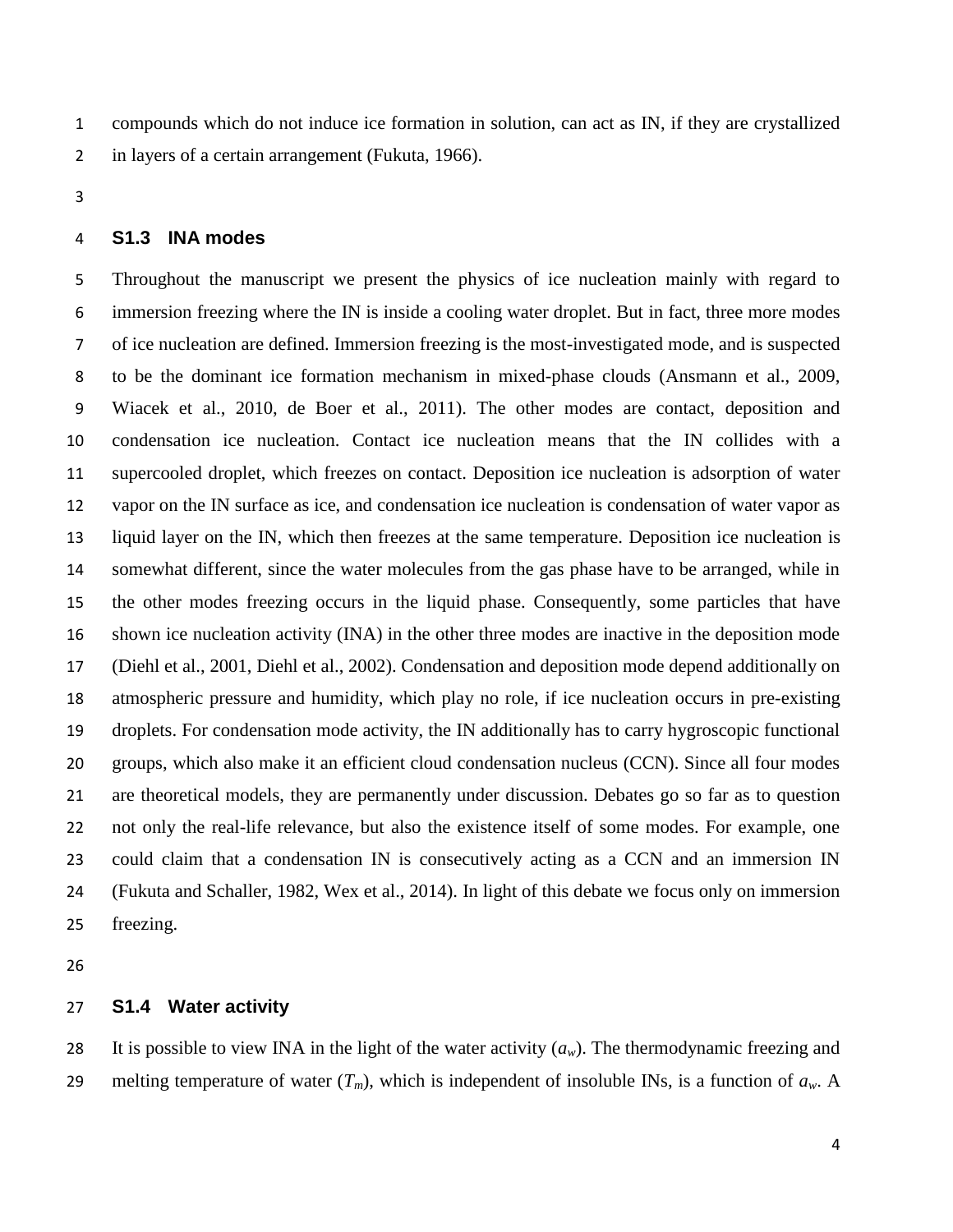1 reduction of  $a_w$  due to the addition of solutes leads to a freezing point depression, as it is illustrated in Fig. S1. The effective freezing / ice nucleation temperature shows the same 3 dependence on  $a_w$ , but is horizontally shifted relative to the  $T_m(a_w)$ -curve (Zobrist et al., 2008, Koop and Zobrist, 2009). The distance between the ice nucleation and melting curve at a given 5 temperature is named  $\Delta a_w$ , which is the measure of the INA of a water sample. For example, for 6 the homogeneous freezing on IN-free samples,  $\Delta a_w$  is about 0.31±0.02 (Koop et al., 2000, Koop and Zobrist, 2009). The addition of IN in the water leads to a horizontal shift of the ice nucleation curve towards the melting curve, or a reduction in Δ*aw*. In the experiment, a 9 nucleation spectrum of a water droplet ensemble with given INA and a given  $a_w$  is like a vertical trajectory going through the phase diagram in Fig. S1 from top to bottom. Therefore, the ice nucleation temperature depends on both the present INs and *aw*.

 Instead of assigning a certain ice nucleation temperature to a sample, it is more accurate for 13 stochastic, time-dependent INs to assign nucleation rate coefficients  $J(T,a_w)$ , which increase with decreasing *T* and increasing *a<sup>w</sup>* (Knopf and Alpert, 2013). Therefore, one can add *J* contour lines to Fig. S1, which show the same shape as the thermodynamic and the homogeneous freezing curve (Koop et al., 2000, Attard et al., 2012, Knopf and Alpert, 2013). This means that from the thermodynamic freezing line to the homogeneous freezing line we have a gradient of increasing *J*. Accordingly, cooling is a steady increase in *J*. This makes *J* independent of the absolute freezing temperature, and therefore of the IN type.

## **S1.5 Motivation for expression of biological INMs**

 There are several theories addressing the question of why some organisms produce IN. Overall, it is proposed that INA is a form of adaption for survival or enhanced fitness in cold environments. More than 80% of the total biosphere volume is exposed to temperatures below 278 K, thriving either in the oceans or in frosty regions (Christner 2010). Also in temperate climate zones, temperatures can regularly drop below the freezing point. The formation of ice crystals can pierce cell walls and membranes, which leads to loss of cell fluids. Consequently, adaptations for either avoiding or managing freezing make sense for the many species that are exposed to such hostile conditions. The correlation between the INA of bacteria and the geographic latitude that was found by Schnell and Vali (1976) supports the idea of a selective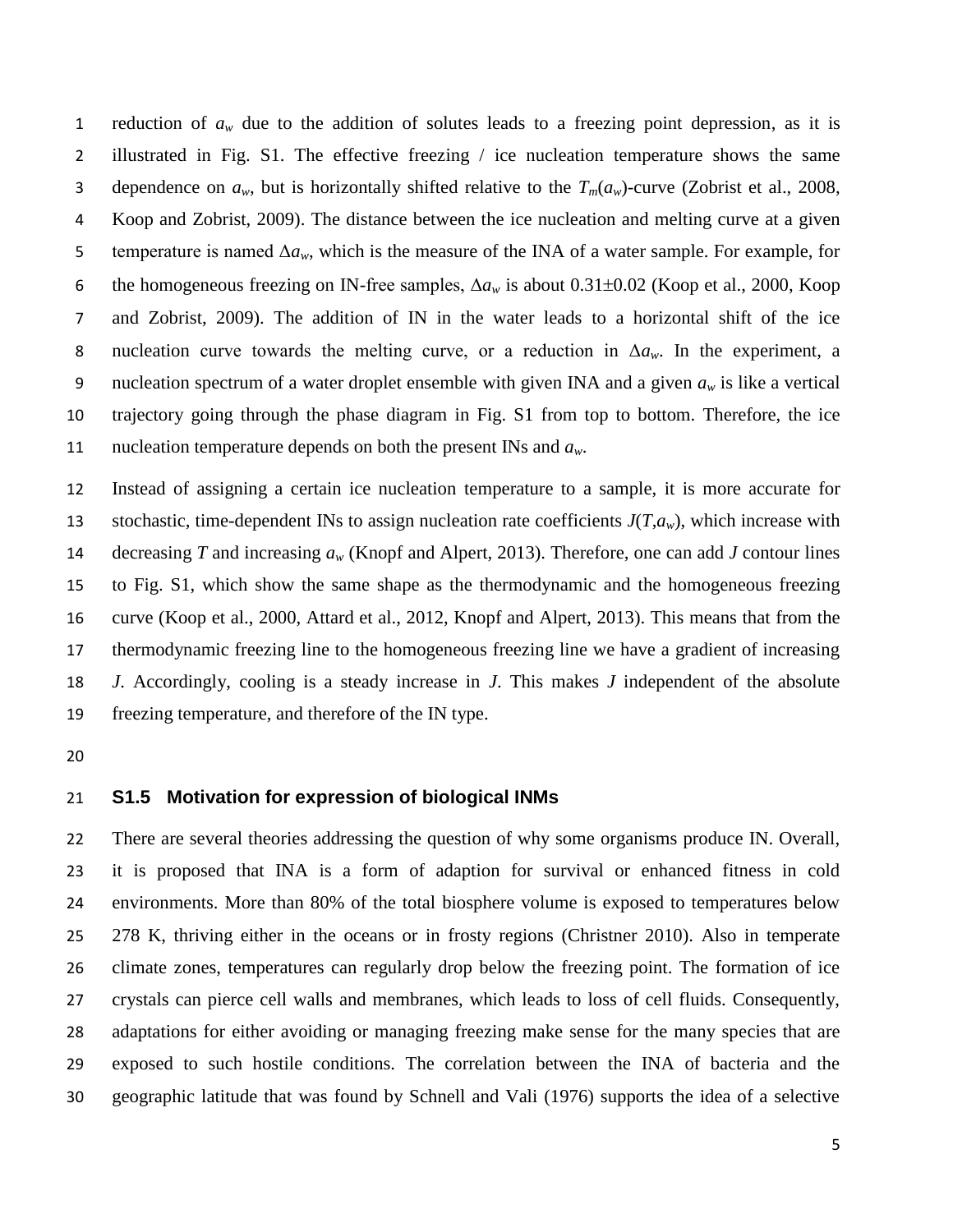advantage for organisms with INA in cold environments. For the γ-Proteobacteria the gene for the BINM most likely originates from the common ancestor of this class of bacteria and therefore has been part of the genome of these organisms for at least 0.5 to 1.75 billion years (Morris et al., 2014). To be maintained for this length of time, the gene is likely to be under positive natural selection because it confers a fitness advantage. The possible advantages that have been proposed are:

- (i) Nutrient mining (Lindow et al., 1982): Highly active INMs were mainly found in plant pathogenic species (bacteria, *Fusarium*, rust fungi) or in lichen. By inciting the growth of ice crystals, these organisms can essentially "dig" into the substrate on which they are growing (mainly plant tissues, but also rocks in the case of lichens), 11 thereby acquiring nutrients.
- (ii) Cryoprotection (Krog et al., 1979, Duman et al., 1992): The INA of plants and animals, but possibly also of lichens, is protective against frost injury. Ice growth in organisms is dangerous, because it ruptures the sensitive cell membranes thereby damaging or killing the cells. If the ice is formed on a less sensitive location, such as outside of the cells (e.g. in intercellular fluids), the danger of frost injury is far lower. Forming ice on the INMs prevents further ice formation at other places – partly because of the change in water activity, but also due to the release of crystallization heat, which prevents a further temperature decrease. This might explain why most known biological INMs are extracellular (see Table 1), and why they are active at such high temperatures, where the heat of fusion is sufficient to warm the cells to survivable temperatures.
- (iii) Water reservoir (Kieft and Ahmadjian, 1989): Ice crystals might serve as water storage in cold and dry environments. The form stability of ice and its low vapor pressure reduce the potential loss of water in comparison to the loss from liquid water droplets.
- (iv) Cloud seeding to assure deposition (Morris et al., 2008, 2013a, 2013b): The lifecycles of some species involve long distance dissemination that takes them up into clouds but where they will not proliferate unless they return to Earth's surface. Particles that attain cloud height are generally too small to deposit due to their own weight.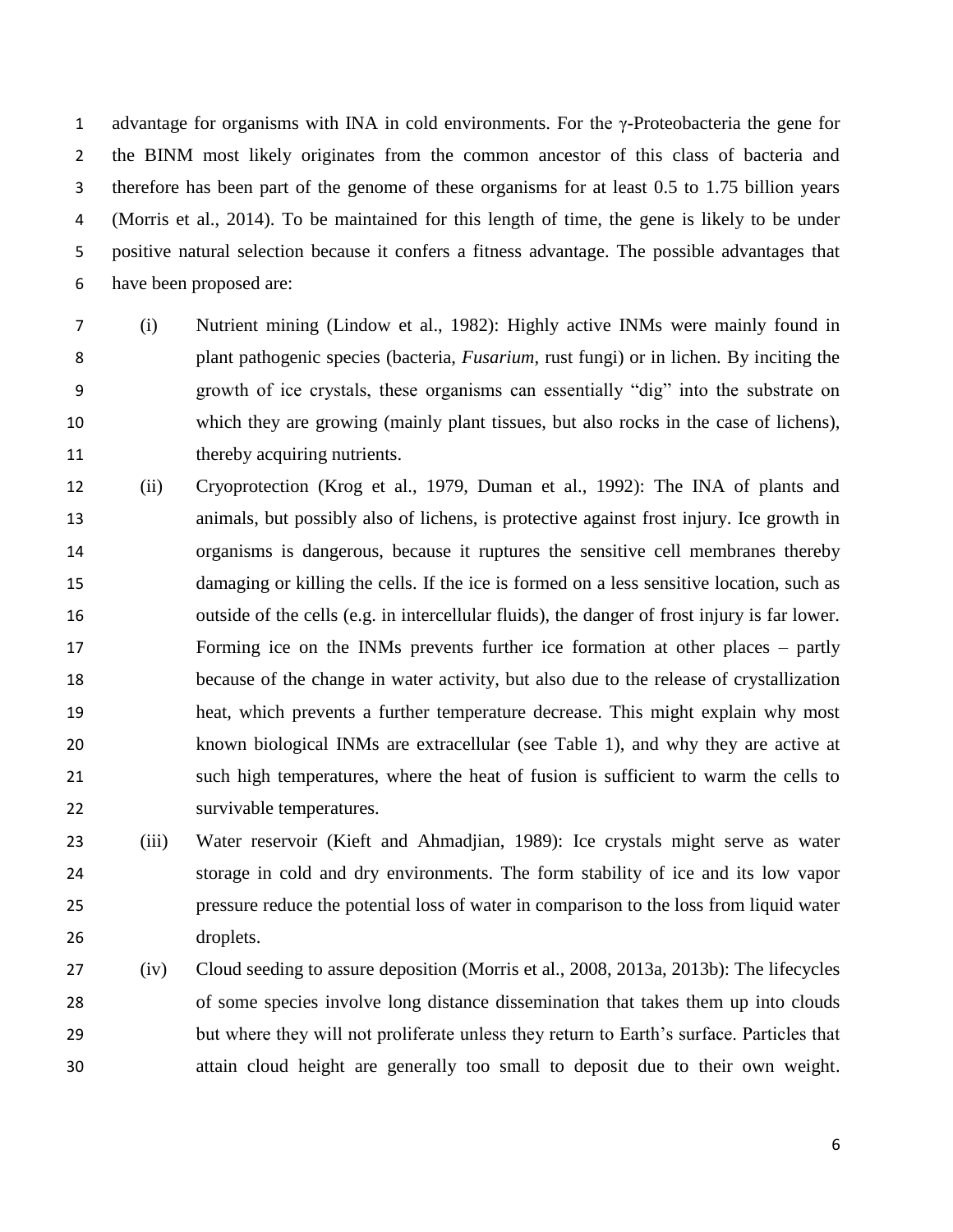Therefore, they require means of active deposition, such as precipitation that forms from ice initiated in clouds via ice nucleation.

 (v) Incidental (Lundheim 2002): In some cases, INA was detected where it cannot be explained by any reason. In this case, the INA might be an accidental property of a bioparticle that has another function in the organism. For example, the low density lipoproteins in human blood show INA, although their purpose lies in fat metabolism.

 Advantages (i) and (ii) might be distinguishable by the freezing temperature (Duman et al., 1992): Since (i) demands ice formation as soon as possible, and the formation of few large ice crystals, such INMs are active at a very high temperature. On the other hand, type-(ii)-INMs are active at lower temperatures, only before other parts of the organism would start freezing. Furthermore, less efficient IN favor formation of smaller, less sharp and damaging ice crystals 12 than those formed by type-(i)-INMs.

#### **S1.6 Mineral dust IN**

 Apart from biological INMs, some types of mineral dust and soot have shown INA in different laboratory experiments (e.g. Murray et al., 2012), what might make them relevant for atmospheric ice formation.

 Among mineral dust, potassium feldspar and fluorine phlogopite (a type of potassium micas) showed by far the highest INA (Shen et al., 1977, Atkinson et al., 2013, Augustin-Bauditz et al., 2014, Zolles et al., 2015). The reason for this higher accentuated activity compared to other closely related minerals is thought to be due to the potassium cations, whose hydration shell density matches that of ice. In contrast, the hydration shells of sodium and calcium ions are far tighter due to the higher ion charge density. So they likely disturb the ice-like water molecule arrangement, while potassium is neutral or supportive (Shen et al., 1977). It should be pointed out that this hypothesis is not valid for low molecular weight compounds. Soluble potassium 26 salts (e.g. KCl, KNO<sub>3</sub>, etc.) lead to a freezing point depression, as do salts with other cations. In the crystal lattice of feldspar the ions are fixed in a confined geometry that seems to match the ice crystal lattice. This probably causes the INA. Other ions with the same charge and the approximately same diameter, for example ammonium, might also have a favorable effect on the INA. It is interesting to note that several studies suggest that traces of ammonium contaminants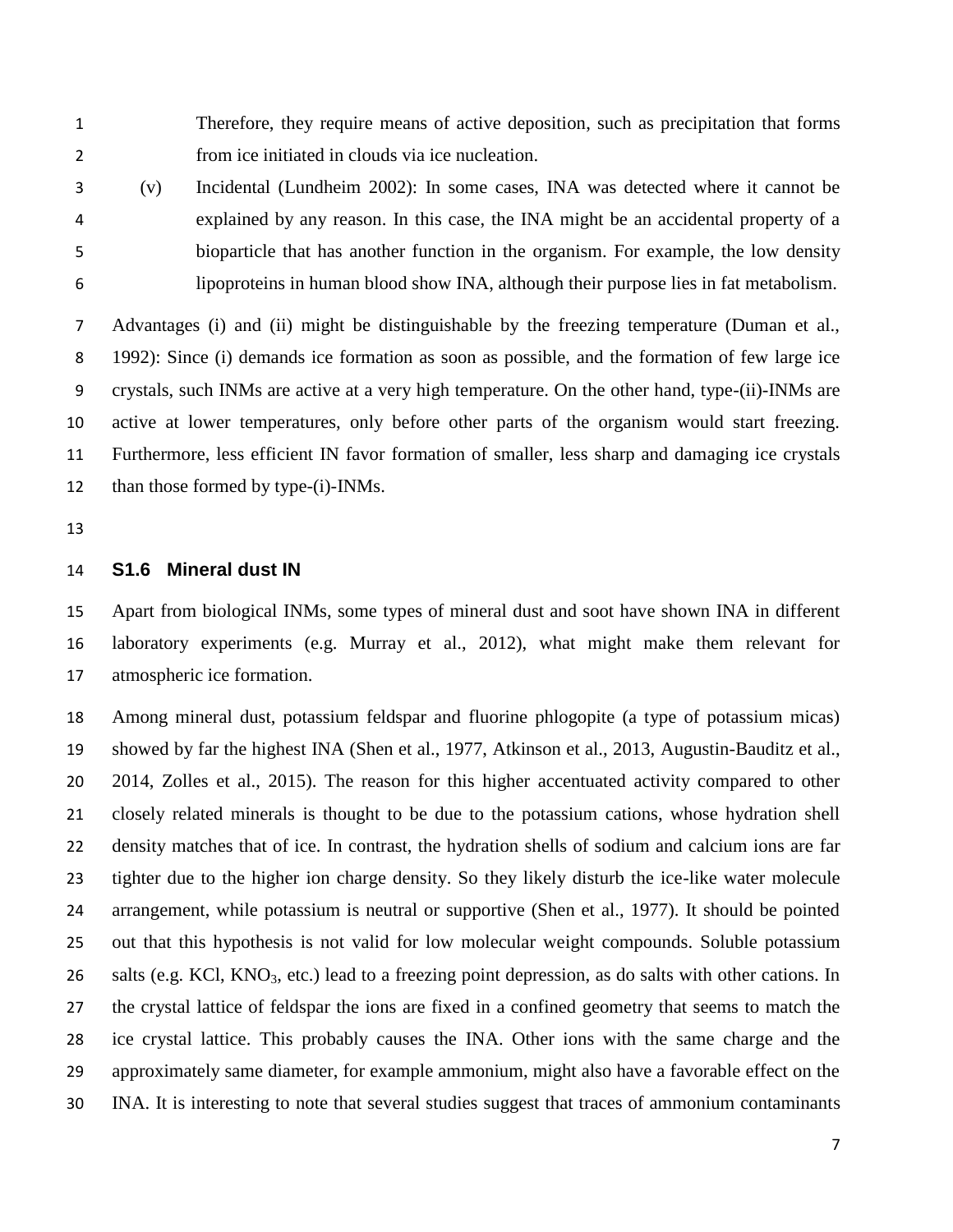in silver iodine increase its INA (e.g. Corrin et al., 1964, Steele and Krebs, 1966, Bassett et al., 1970).

## **S2 Details about methods**

## **S2.1 Molecular modeling**

 The insect antifreeze protein (AFP) from the beetle *Tenebrio molitor* was simulated (see Fig. 1c). The 8.4 kDa AFP is composed of 12-residue repeats and is stabilized by disulfide- bonds in the core of the protein. A defined structure of six parallel beta-sheets built up from the sequence TCT shows a high ordered surface to the water. The starting structure was taken from the *Protein Data Bank* (Liou et al., 2000), protonated with "prontonate3d" from the MOE2013.08 modeling package, and solvated in TIP4P-2005 water (Abascal and Vega, 2005) with 12 Å wall separation. Minimization and equilibration were performed according to Wallnoefer et al. (2010). Then 100 nanoseconds of NpT (isothermal and isobaric) molecular dynamics simulation at 220 K were recorded using an 8 Å cutoff for non-bonded interaction and the *Particle Mesh Ewald* algorithm for treating long-range electrostatics (Darden et al., 1993).

 Water Analysis: Snapshots were taken every picosecond, and water density was estimated as described by Huber et al.(2013). Afterwards, the most likely water positions were extracted. During the simulation of 1EZG a very well structured first layer of water, which we colored blue, could be observed. Water less structured than the first layer was colored red.

## **S2.2 Size exclusion chromatography**

22 High-purity water (18.2 M $\Omega$ ·cm) was taken from an ELGA LabWater system (PURELAB Ultra, 23 ELGA LabWater Global Operations, UK). Ammonium acetate (NH<sub>4</sub>Ac;  $\geq$  98%, puriss p.a.), DL-24 dithiothreitol (DTT; > 99%), iodoacetamide (IAM;  $\geq$  99%), 2,2,2-trifluoroethanol (TFE;  $\geq$  99%, 25 ReagentPlus), ammonium bicarbonate (NH<sub>4</sub>HCO<sub>3</sub>;  $\geq$  99%, ReagentPlus), Trypsin from porcine pancreas (proteomics grade) and protein standard mix (15–600 kDa) were obtained from Sigma Aldrich, Steinbach, Germany. Formic acid (FA; > 99%, for analysis) was from Acros Organics, Geel, Belgium. Guanidinium chloride was from Promega, Madison, WI, USA.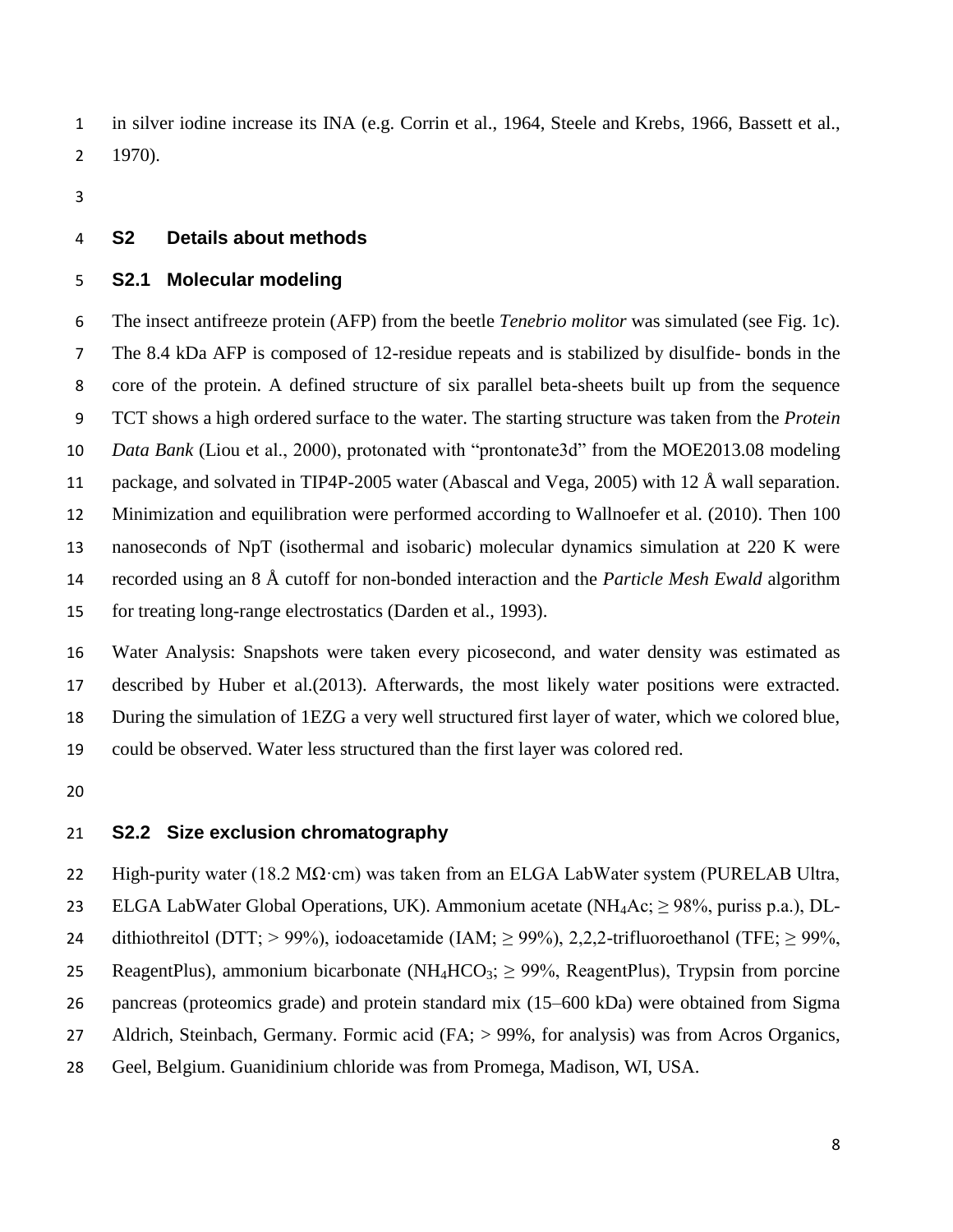The HPLC-DAD system consisted of a binary pump (G1379B), an autosampler with thermostat (G1330B), a column thermostat (G1316B), and a photo-diode array detector (DAD; G1315C) from Agilent Technologies (Waldbronn, Germany). Chemstation software (Rev. B.03.01, Agilent) was used for system control and data analysis. A size exclusion column (Agilent Bio SEC-3, 300 Å, 4.6 x 150 mm, 3 µm particle size) with exclusion limits of 5 kDa to 1.25 MDa was used for chromatographic separation. 50 mM NH4Ac in ultrapure water (pH 6.7) was used as the eluent. Isocratic analyses with a runtime of 10 min were performed at 303 K with a flow 8 rate of 350  $\mu$ L min<sup>-1</sup>. After each measurement the column was flushed for 5 min with the same eluent before the next run. Absorbance was monitored at wavelengths of 220 and 280 nm. The sample injection volume was 40 µL. Sample fractions were collected at different retention time intervals corresponding to different molecular weight intervals as shown in Table S1. Molecular weights are calculated according to a protein standard mix with four calibration points ranging from 15 to 600 kDa. To get rid of the residues from the birch pollen extract, the column was cleaned after each work day with 6 M guanidinium chloride overnight, and then with pure water.

15 The protocol for the protein digestion was as follows: 5  $\mu$ L of a 100 mM NH<sub>4</sub>HCO<sub>3</sub> solution and 5 µL TFE were added to 100 µL of sample. Then 0.5 µL 200 mM DTT solution were added, the sample was briefly vortexed and then incubated for 1 h at 333 K to denature the proteins. After letting the sample cool to room temperature 2 µL of 200 mM IAM solution were added and the sample was allowed to stand for 1h in the dark (covered with aluminum foil) to alkylate the protein cysteine residues. The sample was allowed to stand for another hour in the dark after 21 adding 0.5 µL 200 mM DTT solution to destroy excess IAM. Now 60 µL autoclaved water and 22 20  $\mu$ L 100 mM NH<sub>4</sub>HCO<sub>3</sub> solution were added to adjust the sample pH for digestion. Two 23 microliters of 1 µg/µL Trypsin in 50 mM acetic acid was added and the sample was incubated at 24 310 K for 18 h. To stop the digestion 0.5 µL FA were added. The procedure for the treatment of samples and controls is given in Table 2.

#### **References (Supplement)**

 Abascal, J. L. F., and Vega, C.: A general purpose model for the condensed phases of water: TIP4P/2005, J. Chem. Phys., 123, 234505, doi:10.1063/1.2121687, 2005.Ansmann, A., Tesche, M., Seifert, P., Althausen, T., Engelmann, R., Fruntke, J., Wandinger, U., Mattis, I., and Müller,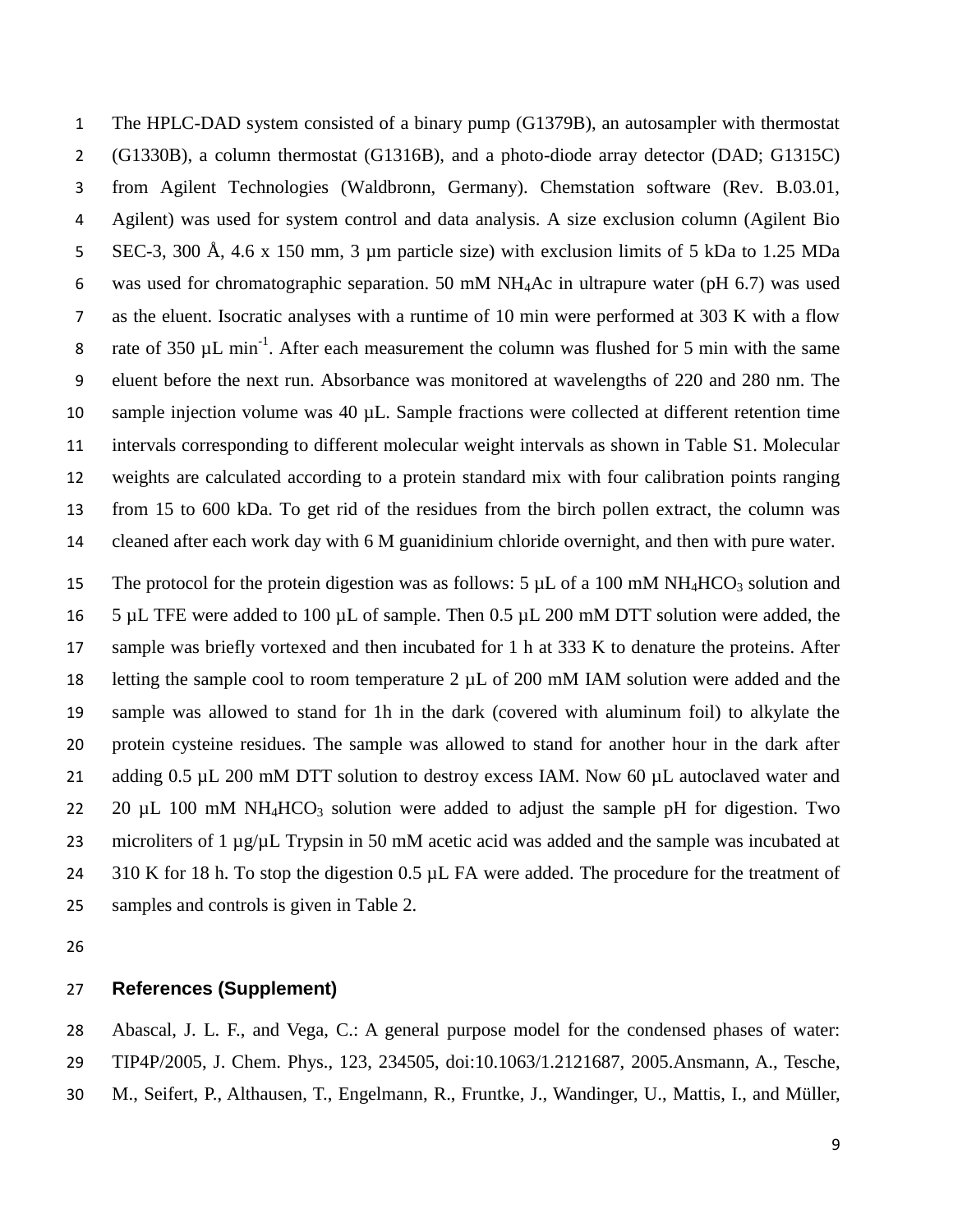- D.: Evolution of the ice phase in tropical altocumulus: SAMUM lidar observations over Cape Verde, J. Geophys. Res., 114, D17208, doi:10.1029/2008JD011659, 2009.
- Atkinson, J. D., Murray, B. J., Woodhouse, M. T., Whale, T. F., Baustian, K. J., Carlslaw, K. S., Dobbie, S., O'Sullivan, D., and Malkin, T. L.: The importance of feldspar for ice nucleation by mineral dust in mixed-phase clouds, Nature, 498, 355-358, 2013.
- Attard, E., Yang, H., Delort, A.-M., Amato, P., Pöschl, U., Glaux, C., Koop, T., and Morris, C. E.:
- Effects of atmospheric conditions on ice nucleation activity of Pseudomonas, Atmos. Chem.
- Phys., 12, 10667-10677, doi:10.5194/acp-12-10667-2012, 2012.
- Augustin-Bauditz, S., Wex, H., Kanter, S., Ebert, M., Stolz, F., Prager, A., Niedermeier, D., and
- Stratmann, F.: The immersion mode ice nucleation behavior of mineral dusts: A comparison of different pure and surface modified dusts, Geophys. Res. Lett., 41, 7375-7382, doi:10.1002/2014GL061317, 2014.
- Bassett, D. R., Boucher, E. A., and Zettlemoyer, A. C.: Adsorption studies on ice-nucleating substrates. Hydrophobed silicas and silver iodide, J. Colloid Interfac. Sci., 34, 436-446, 1970.
- Christner, B. C.: Bioprospecting for microbial products that affect ice crystal formation and growth, Appl. Microbiol. Biotech., 85, 481-489, 2010.
- Corrin, M. L., Edwards, H. W., and Nelson, J. A.: The surface chemistry of condensation nuclei:
- II. The preparation of silver iodide free of hygroscopic impurities and its interaction with water
- vapor, J. Atmos. Sci, 21, 565-567, 1964.
- Darden, T., York, D., and Pedersen, L.: Particle mesh Ewald: An N·log(N) method for Ewald sums in large systems, J. Chem. Phys., 98, 10089-10092, doi:10.1063/1.464397, 1993.
- de Boer, G., Morrison, H., Shupe, M. D., and Hildner, R.: Evidence of liquid dependent ice nucleation in high-latitude stratiform clouds from surface remote sensors, Geophys. Res. Lett., 38, L01803, doi:10.1029/2010GL046016, 2011.
- Diehl, K., Quick, C., Matthias-Maser, S., Mitra, S. K., and Jaenicke, R.: The ice nucleation ability of pollen Part I: Laboratory studies in deposition and condensation freezing modes, Atmos. Res., 58, 75-87, 2001.
- Diehl, K., Matthias-Maser, S., Jaenicke, R., and Mitra, S.K.: The ice nucleation ability of pollen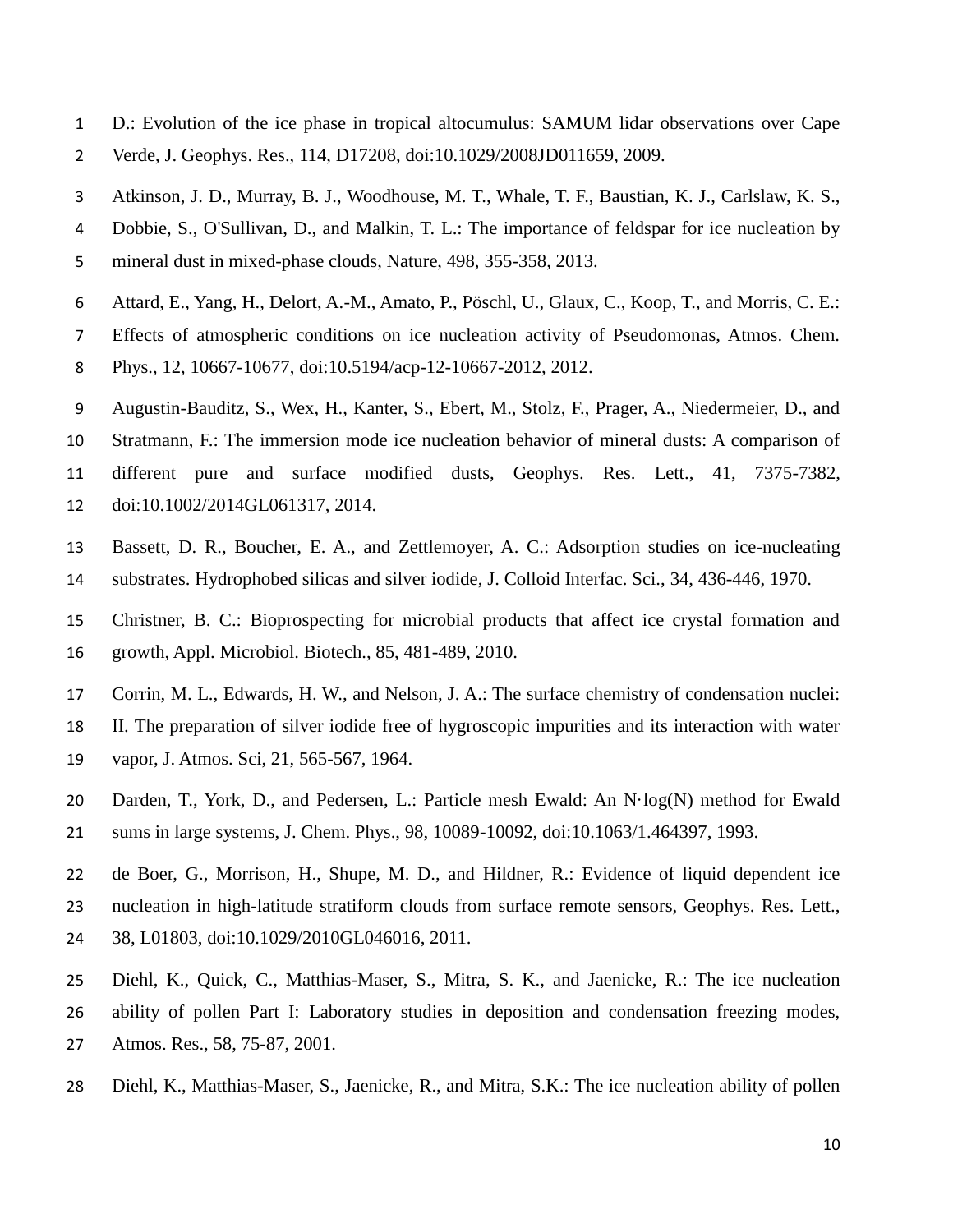- Part II. Laboratory studies in immersion and contact freezing modes, Atmos. Res., 61, 125-133, 2002.
- Duman, J. G., Wu, D. W., Yeung, K. L., and Wolf, E. E.: Hemolymph proteins involved in the
- cold tolerance of terrestrial arthropods: antifreeze and ice nucleator proteins, Water and Life,
- Springer Berlin Heidelberg, ISBN-13: 9783540541127, 282-300, 1992.
- Edwards, G. R., Evans, L. F., and La Mer, V. K.: Ice nucleation by monodisperse silver iodide
- particles, J. Colloid Sci., 17, 749-758, doi:10.1016/0095-8522(62)90049-1, 1962.
- Fukuta, N.: Experimental studies of organic ice nuclei, J. Atmos. Sci., 23, 191-196, 1966.
- Fukuta, N., and Schaller, R.C.: Ice nucleation by aerosol particles: Theory of condensation-
- freezing nucleation, J. Atmos. Sci., 39, 648-655, 1982.
- Huber, R. G., Fuchs, J. E., von Grafenstein, S., Laner, M., Wallnoefer, H. G., Abdelkader, N., and
- Liedl, K. R.: Entropy from state probabilities: hydration entropy of cations, J. Phys. Chem. B,
- 117, 6466-6472, doi:10.1021/jp311418q, 2013.
- Katz, U.: Wolkenkammeruntersuchungen der Eiskeimbildungsaktivität einiger ausgewählter Stoffe, Zeitschr. Angew. Math. Phys., 13, 333-358, 1962. (in German)
- Kieft, T. L., and Ahmadjian, V: Biological ice nucleation activity in lichen mycobionts and photobionts, Lichenol.,21, 355-362, 1989.
- Knopf, D. A., and Alpert, P. A.: A water activity based model of heterogeneous ice nucleation kinetics for freezing of water and aqueous solution droplets, Faraday Discuss., 165, 513-534, doi:10.1039/c3fd00035d, 2013.
- Koop, T., Luo, B., Tsias, A., and Peter, T.: Water activity as the determinant for homogeneous ice nucleation in aqueous solutions, Nature, 406, 611-614, 2000.
- Koop, T., and Zobrist, B.: Parameterizations for ice nucleation in biological and atmospheric systems, Phys. Chem. Chem. Phys., 11, 10741-11064, doi:10.1039/b914289d, 2009.
- Krog, J. O., Zachariassen, K. E., Larsen, B., and Smidsrod, O.: Thermal buffering in Afro-alpine plants due to nucleating agent-induced water freezing, Nature, 282, 300-301, doi:10.1038/282300a0, 1979.
- Lindow, S.E., Amy, D.C., and Upper, C.D.: Bacterial ice nucleation a factor in frost injury to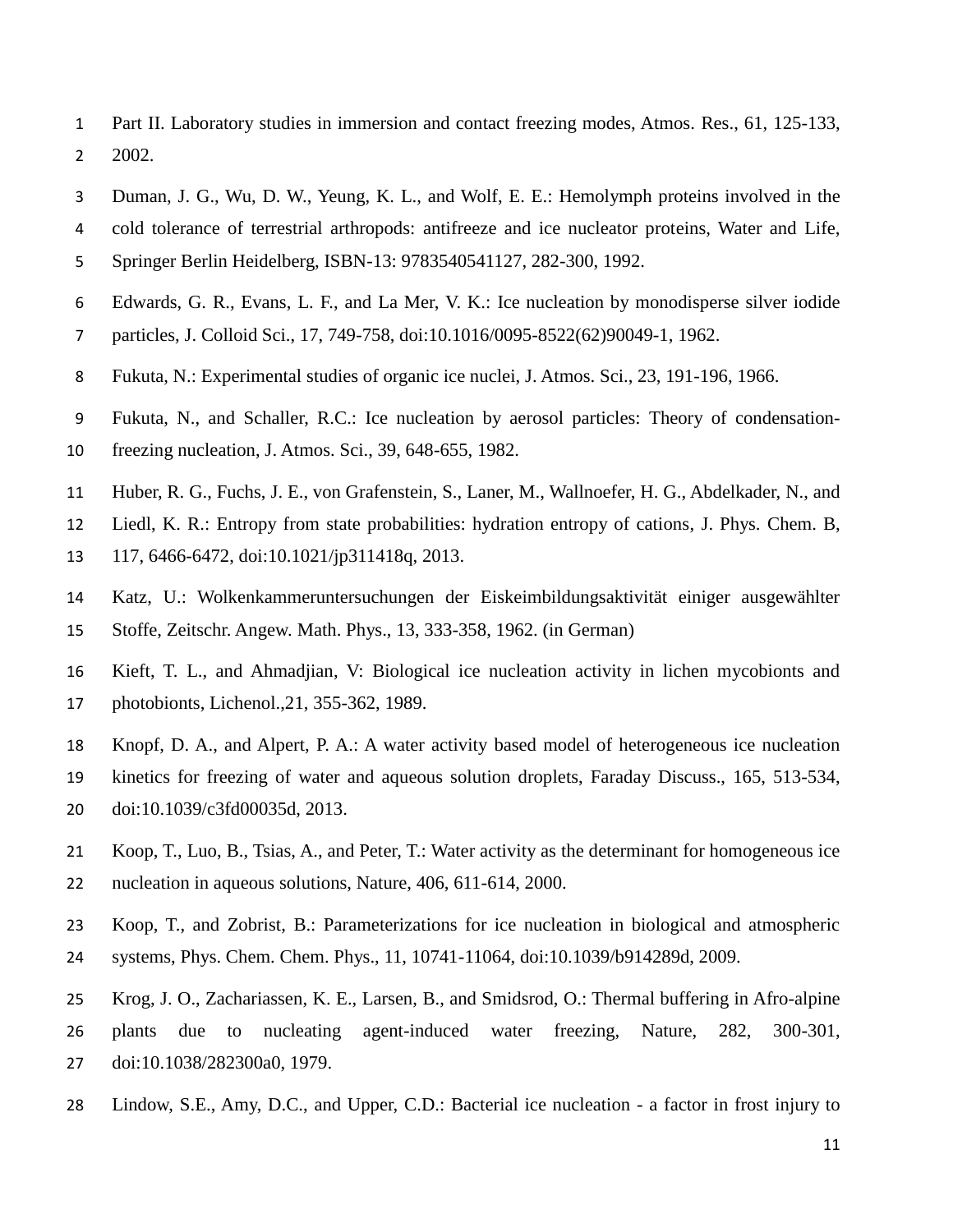- plants, Plant Physiol., 70, 1084-1089, 1982.
- Liou, Y.C., Tocilj, A., Davies, P.L., and Jia, Z.: Mimicry of ice structure by surface hydroxyls and water of a β-helix antifreeze protein, Nature, 406, 322-325, 2000.
- Lundheim, R.: Physiological and ecological significance of biological ice nucleators, Phil. Trans.
- R. Soc. Lond. B., 357, 937-943, doi:10.1098/rstb.2002.1082, 2002.
- Morris, C. E., Sands, D. C., Vinatzer, B. A., Glaux, C., Guilbaud, C., Buffière, A., Yan, S.,
- Dominguez, H., and Thompson, B. M.: The life history of the plant pathogen Pseudomonas syringae is linked to the water cycle, ISME Journal, 2, 321-334, 2008.
- Morris, C. E., Sands, D. C., Glaux, C., Samsatly, J., Asaad, S., Moukahel, A. R., Goncalves, F. I.
- 10 T., and Bigg, K. E.: Urediospores of rust fungi are ice nucleation active at  $> -10^{\circ}$ C and harbor
- ice nucleation active bacteria, Atmos. Chem. Phys., 13, 4223-4233, 2013a.
- Morris, C. E., Monteil, C. L., and Berge, O.: The life history of Pseudomonas syringae: linking
- agriculture to Earth system processes, Annu. Rev. Phytopathol., 51, 85-104, 2013b.
- Morris, C. E., Conen, F., Huffman, J. A., Phillips, V., Pöschl, U., and Sands, D. C: Bioprecipitation: A feedback cycle linking Earth history, ecosystem dynamics and land use through biological ice nucleators in the atmosphere, Global Change Biol., 20, 341-351, 2014.
- Murray, B. J., O'Sullivan, D., Atkinson, J. D., Webb, M. E.: Ice nucleation by particles immersed
- in supercooled cloud droplets, Chem. Soc. Rev., 41, 6519-6554, 2012.
- Osborne, T.B.: Die Pflanzenproteine, Ergebnisse der Physiologie, 10, 47-215, 1910. (in German)
- Schnell, R., and Vali, G.: Biogenic ice nuclei part I: Terrestrial and marine sources, J. Atmos. Sci., 33, 1554-1564, 1976.
- Shen J. H., Klier, K., and Zettlemoyer A. C.: Ice nucleation by micas, J. Atmos. Sci., 34, 957- 960, 1977.
- Staudinger, H., and Staudinger, M.: Die makromolekulare Chemie und ihre Bedeutung für die Protoplasmaforschung; in Protoplasmatologia, 1, 1, 2-6, Springer-Verlag Wien GmbH, doi:10.1007/978-3-7091-2448-2, 1954.
- Steele, R.L., and Krebs, F.W.: Characteristics of silver iodide ice nuclei origination from
- anhydrous ammonia-silver iodide complexes, part I, J. Appl. Meteorol., 6.1, 1966.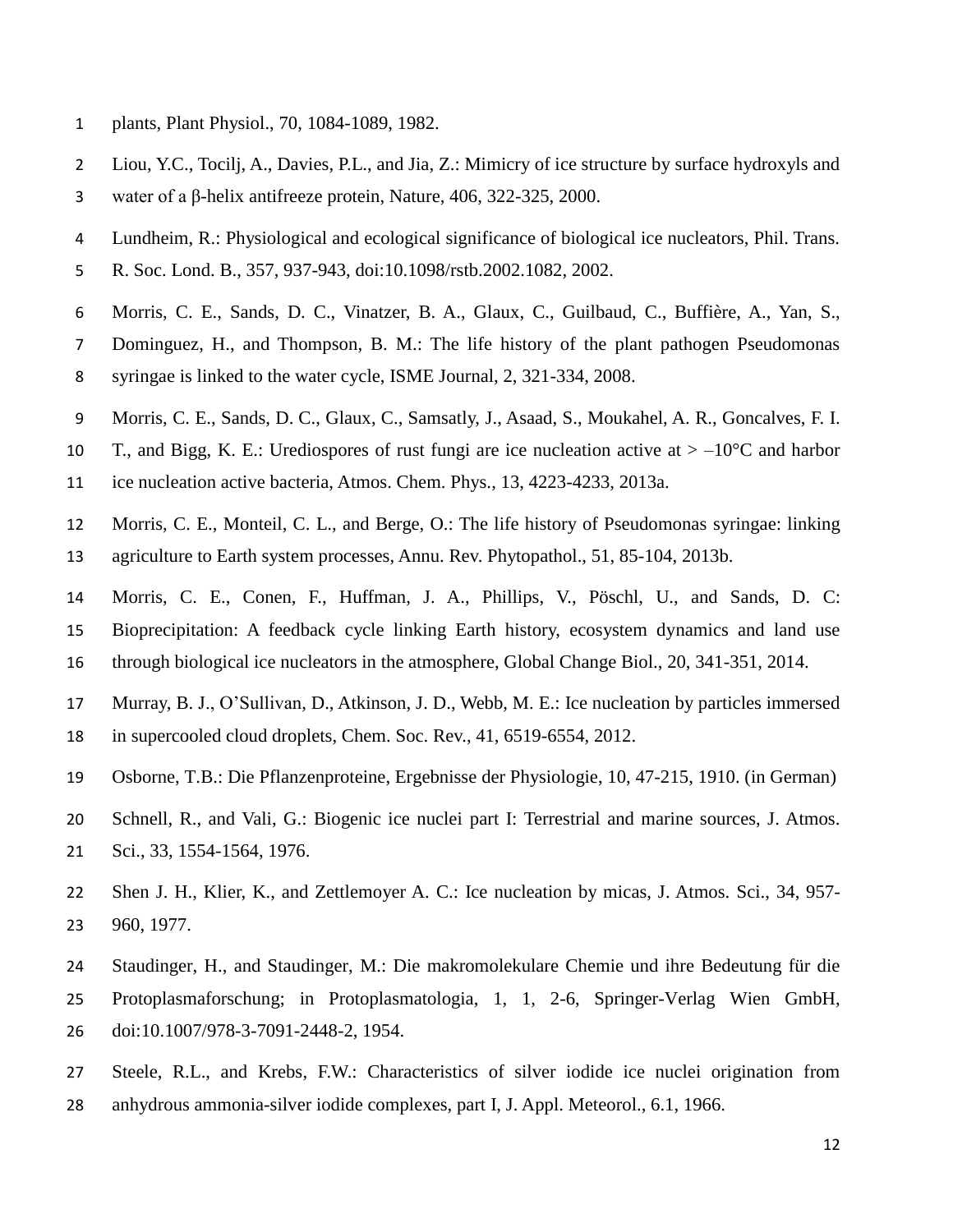- Wallnoefer, H. G., Handschuh, S., Liedl, K. R., and Fox, T.: Stabilizing of a globular protein by a highly complex water network: a molecular dynamics simulation study on factor Xa, J. Phys. Chem. B, 114, 7405-7412, doi:10.1021/jp101654g, 2010.
- Wex, H., DeMott, P. J., Tobo, Y., Hartmann, S., Rösch, M., Clauss, T., Tomsche, L., Niedermeier, D., and Stratmann, F.: Kaolinite particles as ice nuclei: learning from the use of different kaolinite samples and different coatings, Atmos. Chem. Phys., 14, 5529-5546, doi:10.5194/acp-14-5529-2014, 2014.
- Wiacek, A., Peter, T., and Lohmann, U.: The potential influence of Asian and African mineral dust on ice, mixed-phase and liquid water clouds, Atmos. Chem. Phys., 10, 8649-8667, doi:10.5194/acp-10-8649-2010, 2010.
- Zachariassen, K. E., and Kristiansen, E.: Ice nucleation and antinucleation in nature, Cryobiol., 41, 257-279, 2000.
- Zobrist, B., Marcolli, C., Peter, T., and Koop, T.: Heterogeneous ice nucleation in aqueous solutions: the role of water activity, J. Phys. Chem. A, 112, 3965-3975, 2008.
- Zolles, T., Burkart, J., Häusler, T., Pummer, B., Hitzenberger, R., and Grothe, H.: Identification of ice nucleation active sites on feldspar dust particles, J. Phys. Chem. A, *accepted*, doi:10.1021/jp509839x, 2015.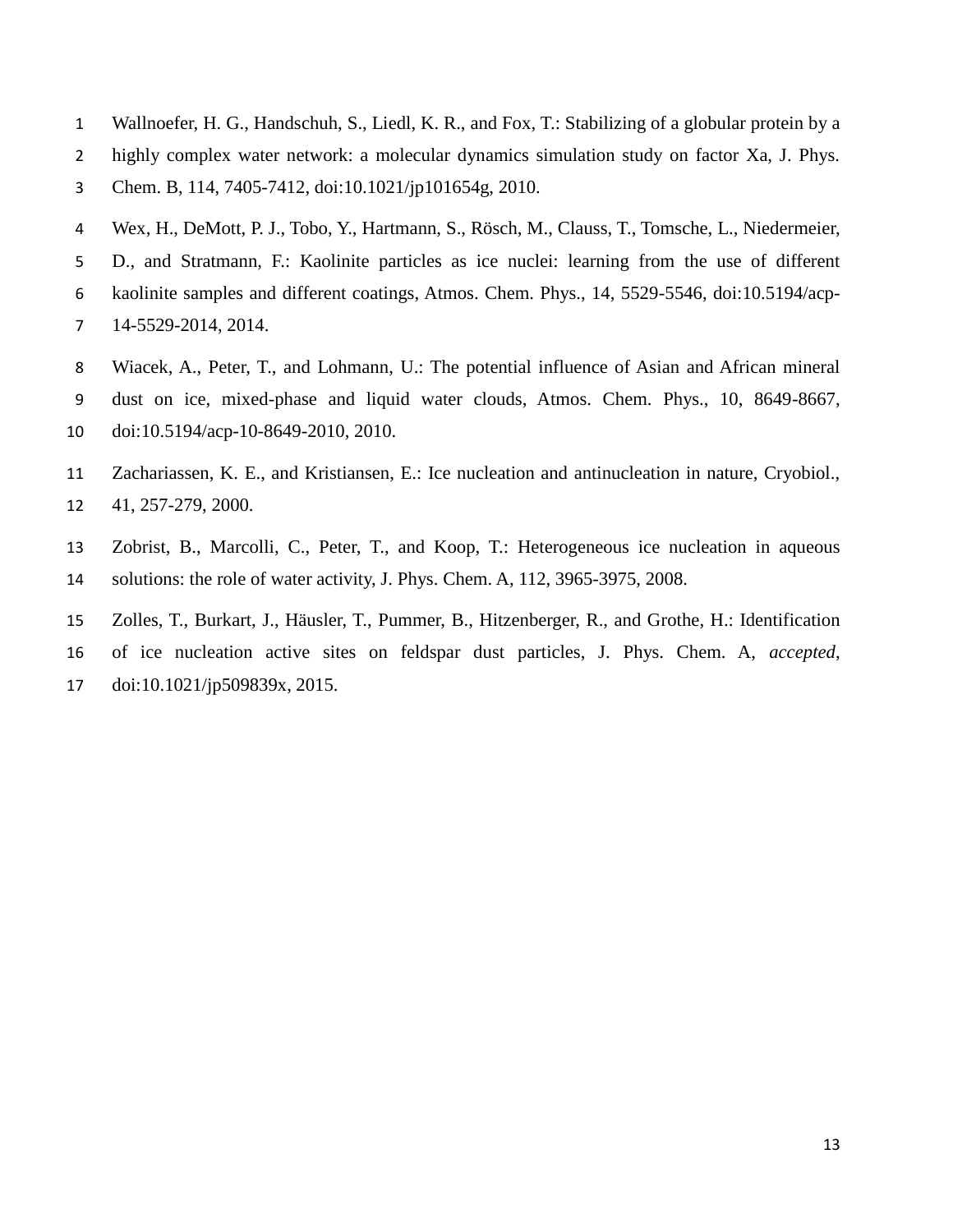| Elution time [min] | Mass range [kDa] |
|--------------------|------------------|
| $2.8 - 3.5$        | $335 - 860$      |
| $3.5 - 4.5$        | $50 - 335$       |
| $4.5 - 5.2$        | $13 - 50$        |
| $5.2 - 6.0$        | $5 - 13$         |
| $6.0 - 7.5$        | <5               |

1 Table S1: Sample fractions collected for INA tests and corresponding approximate molecular 2 weights as estimated by calibration with standards. Although all fractions contained INMs,

3 the first fraction contained the highest number concentration.